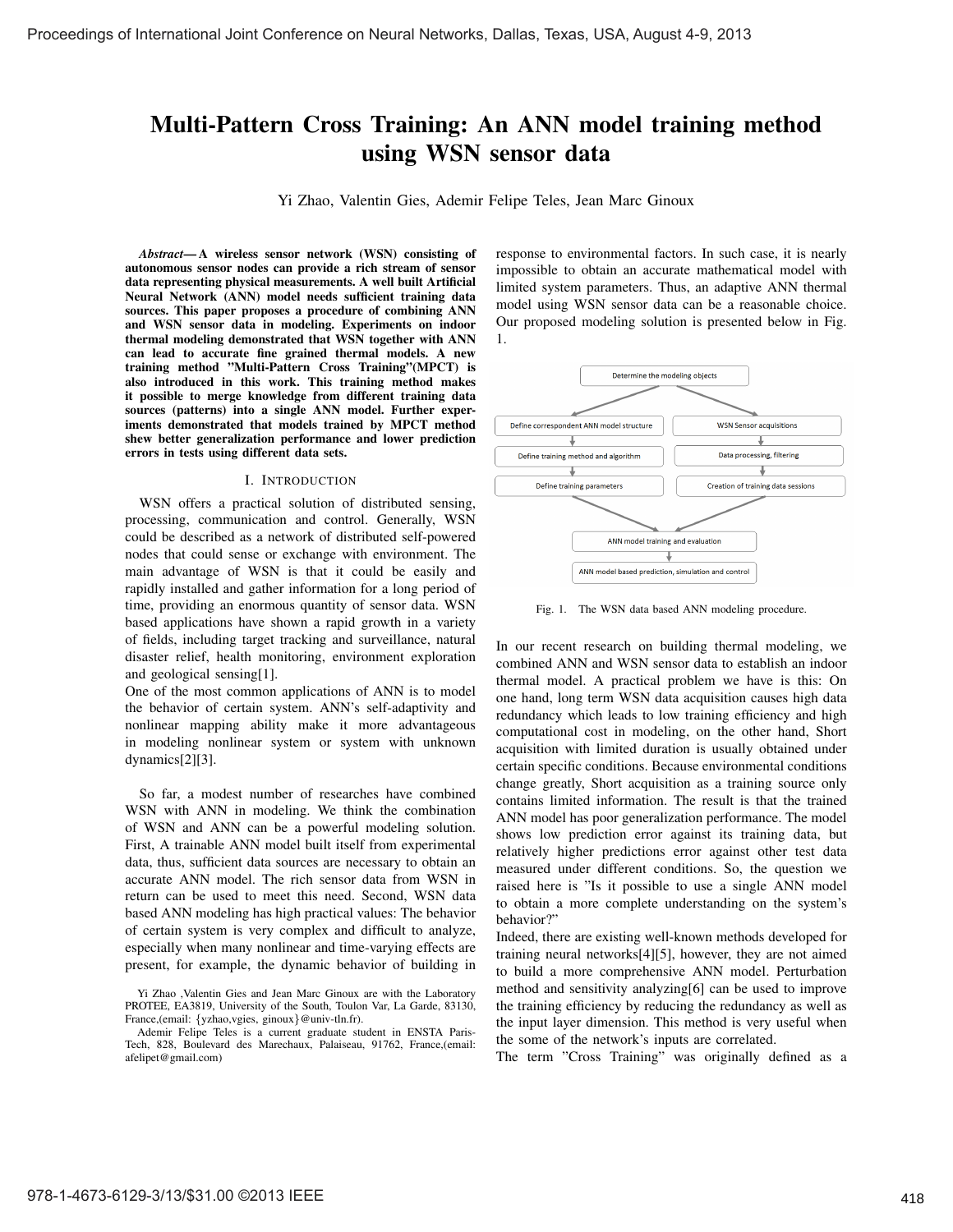training method for athletes to improve their competitive performance in a certain sport by systematically training in a variety of different sports[7]. Later, Gökhan H.Bakır has introduced this concept into his research on SVMs training[8].

Here, we plant this concept into a new ANN model training method "Multi-Pattern Cross Training"(MPCT). Using the internal properties of neural networks, this training method is capable of merging knowledge from different training data patterns into a single network model. Thus, by exploring the generality in the system behaviors, it can adequately be used to describe a more complete phenomena. Our ANN modeling methodology is presented in Fig. 2, while the MPCT method is highlighted in the bold black frame in the right part of Fig. 2.

Model Auto Evaluation and Multi-Pattern Cross Training



Fig. 2. Multi-Pattern Cross Training Method.

## II. WSN SENSOR DATA ACQUISITION AND MPCT METHOD INTEGRATED SOFTWARE DESIGN

Industrial grade hardware and software solutions are developed in this work, including a WSN based sensor acquisition system and an ANN integrated Graphic User Interface (GUI) software. The WSN are based on (TI) CC2530 microcontroller. It contains Zigbee 2007 specification and supports both Zigbee and Zigbee PRO feature sets. <sup>1</sup>The WSN system as a typical mesh network contains three types of module: Coordinator, Router, and Enddevice. Different type of Sensors are integrated on the Enddevices (see Fig. 3). The sensor data are transferred through RF signal to the Coordinator. The Coordinator then gathers the sensor data and send them to PC.



Fig. 3. Enddevice and Coordinator of the WSN system.

The performance of our latest WSN hardware platform are

TABLE I PARAMETERS AND FEATURES OF THE WSN SYSTEM.

| Feature of the WSN system            | Values     |
|--------------------------------------|------------|
| Cost per unit                        | 8 euros    |
| Network Coverage                     | 20m/110m   |
| Consumption in operational mode      | 40mA       |
| Consumption in Power saving mode     | $126\mu$ A |
| <b>Battery Life</b>                  | >200h      |
| Reliability                          | High       |
| Packet loss ratio                    | ${<}0.02$  |
| Installation                         | Easy       |
| Network capacity (Nodes per Network) | 25920      |

verified. Its technical parameters are summarized in Tab. I. The main features of this WSN system are low cost, low consumption, high reliability and high network capacity.

The ANN integrated GUI software are developed under Visual Studio. The sensor data are transferred via USB to the software. The software's four main functions are data storage, signal processing, ANN modeling, simulation and prediction.

The modeling object in reality can usually be described as a Multi-Input-Multi-Output(MIMO) system. Accordingly, we defined a Three-layered back-propagation neural network(BPNN) structure to fit this MIMO system. BPNNs, proposed by Rumelhart  $et al. [9]$ , is one of the most commonly used neural network structures. Hecht-Nielsen demonstrated that a three-layered BPNN is capable of approximating continuous mapping[10]. We also integrated both basic backpropagation learning and MPCT method in the software to evaluate their different modeling performance. As we

 $1$ ZigBee is a low-cost, low-power, wireless mesh network specification based on IEEE802.15.4. It is widely deployed in wireless control and monitoring applications.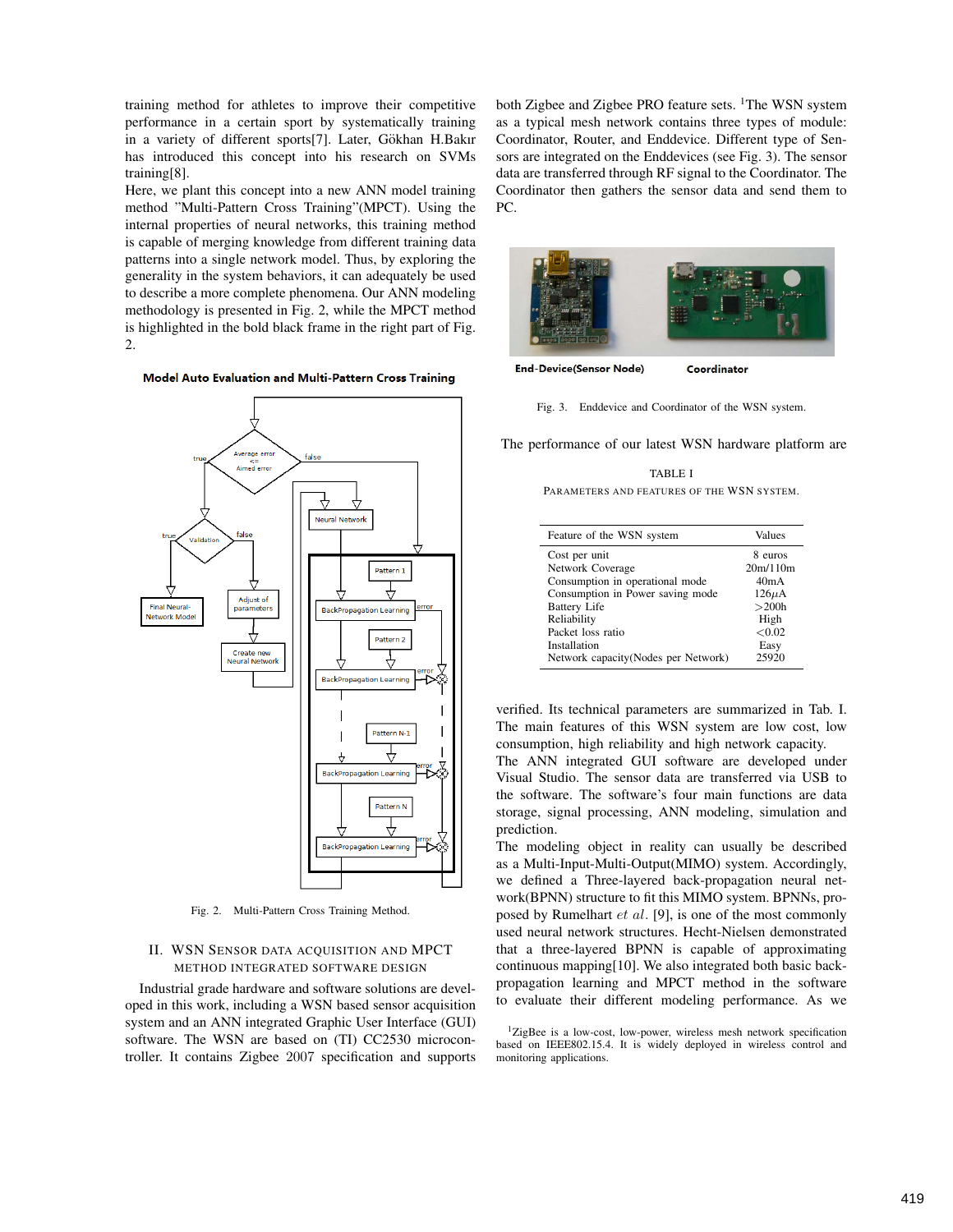explained in introduction, in some cases, the system behavior of modeling object is very complex, specially when it contains lots of nonlinear and time varying effects. If we build an ANN thermal model using single session of acquisition (single training pattern) as training source, the trained network model usually shows high prediction errors mainly because the acquisition is insufficient to cover the complete system behavior. An approach to addressing this issue is to use MPCT method to train a more comprehensive neural network model using different acquisitions as the training source.

The mechanism of MPCT method is presented below: The training source consists of WSN sensor data which is called a session of acquisition (pattern)  $S_{(1)}$  <sup>2</sup>. Acquisitions under different initial conditions have been made, so we have different sessions of acquisitions " $S_{(p)}$ ". The error function  $E$  is defined as the sum of squares on the differences between the WSN sensor measured data (measured output) and the network output  $y_i$ . If we use on-line learning mode, the error obtained from the data set *n* of pattern  $S_{(1)}$  is:

$$
E_{S_{(1)}}(n) = \frac{1}{2} \sum_{j=1}^{j=N_L} (S_{(1)}(j) - y_j)^2
$$
 (1)

j is one output layer neuron,  $N_L$  is the number of neurons in the output layer and  $n$  is the sequence number of data set in a session of acquisition. Then,the weight update value  $\Delta \omega_{ij}(n)$  as:

$$
\Delta \omega_{ij(S_{(1)})}(n) = -\eta \frac{\partial E_{S_{(1)}}(n)}{\partial \omega_{ij}(n)}\tag{2}
$$

 $\eta$  is the learning rate which represents the step size on this gradient direction. At the end of this training epoch, instead of recycling the weight update with pattern  $S_{(1)}$ , we lead the training procedure to the training data sequence 1 in pattern  $S<sub>(2)</sub>$ . Here, we define the last data pattern sequence of session 1 is  $N_1$ . We also introduce the momentum term to incorporate the past weight updates into the present weight update. Thus, the new weight update at the beginning of the second training epoch can be put as:

$$
\Delta\omega_{ij(S_{(2)})}(n) = -(1-\alpha)\eta \frac{\partial E_{S_{(2)}}(1)}{\partial \omega_{ij}(n)} + \alpha \Delta\omega_{ij(S_{(1)})}(N_1)
$$
\n(3)

where  $\alpha$  is the momentum parameter which determines the amount of influence from the previous weight update.  $n$ refers to the last data pattern sequence in session1.

So If we define the two main variable in the equation below  $(Eq.4 Eq.5)$ as the session number p, and the sequence number  $n$  while the total session number is  $P$  and the last sequence count for session  $p$  is  $N_p$ , we can thus translate the MPCT method into computational language below:

If we define a nested loop with one outer loop and one inner loop:

The Outer loop is : for  $(p=1; p \le P; p++)$ .

2A session of acquisition consists of sets of time-series sensor data collected during a certain period

The Inner loop is : for(n=1;  $n \le N_p$ ; n++).

The general expression of MPCT method can be put as:

$$
Outerloop(Innerloop(\Delta\omega_{ij(S_{(p)})}(n)) = - (1 - \alpha)\eta \frac{\partial E_{S_{(p)}}(n)}{\partial \omega_{ij}(n)} + \alpha \Delta \omega_{ij(S_{(p)})}(n - 1)))
$$
(4)

Specially, when one training epoch is completed and the next epoch begins with the next data session, the weight update is equal to:

$$
\Delta \omega_{ij(S_{(p)})}(n) = -(1-\alpha)\eta \frac{\partial E_{S_{(p)}}(n)}{\partial \omega_{ij}(n)} + \alpha \Delta \omega_{ij(S_{(p-1)})}(N_{(p-1)})
$$
\n(5)

The training procedure continues until the network error is less than the target error which is considered sufficiently small.

To achieve expected modeling results with MPCT method, some preparations are required. Initially, each training data session should be verified so that they contains well-defined information of system behaviors. At the same time, the neural network should be capable of recognizing these patterns' behaviors. Secondly, it is essential to ensure that the neural network could discern between different sessions of acquisition. Therefore, it is necessary to have at least one input containing a particular value for each session. This value allows the network to distinguish between the difference in patterns, thereby preventing the system from converge into one intermediary solution. One special point that has to be made here: in order to make the ANN model more practical, the selecting of data session should respect the phenomena's basic statistical distribution. For example, in our work of indoor thermal modeling, two inputs are based on the outdoor condition. As our experiments are carried out in the south of France, the presence of measured environmental data session should obey with local Mediterranean climate statistical characteristics. For example, data sessions obtained under extreme weather conditions should be avoided in the training data source.

As for the definition of basic network training parameters, we give two possibilities in this software to chose these parameters: 1. Manual selection, the parameters can be defined by users as presented in Fig.4.

2. Auto selection, the parameters can selected by a cyclic algorithm which is also presented in Fig.2: a different range of training parameters are used to train network models, the trained models' prediction errors regarding its training data are then automatically calculated. In the end, the software will select the parameter combination which lead to minimum prediction errors.

## III. ANN THERMAL MODEL: CONCEPTION AND **EXPERIMENTS**

Research on thermal modeling brings two main interests: First, amelioration of indoor condition and human comfort, improving storage conditions for thermal-sensitive products. Second, a precis indoor thermal model is necessary for an optimum Heating/Cooling strategy which can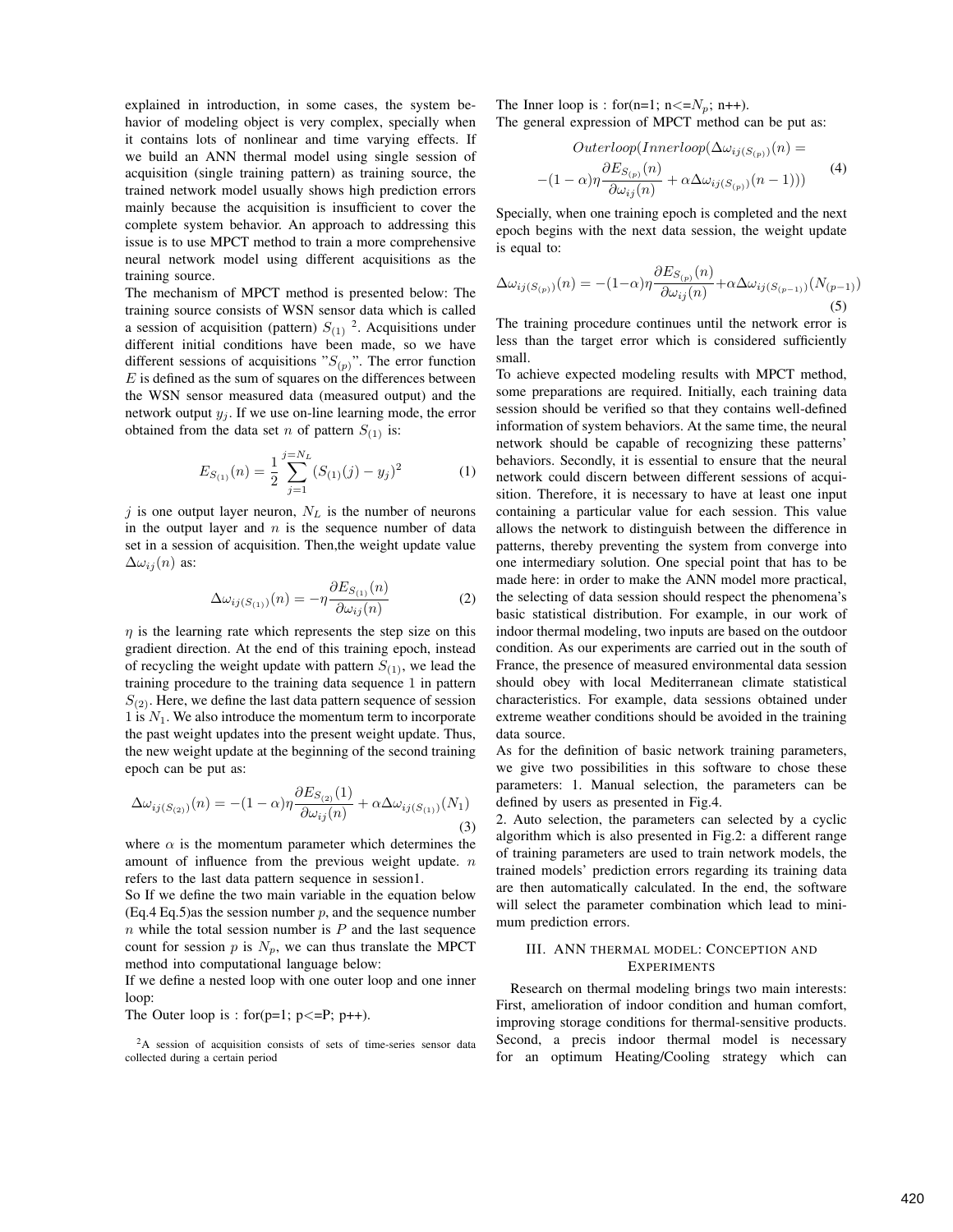| Add<br>Session<br>Delete | Leaming Rate<br>Leaming Momentum | 0,10<br>0.90  | Sigmoid Alpha<br>Neurons in Hidden Layer | 1.0<br>20 | ÷<br>÷ |
|--------------------------|----------------------------------|---------------|------------------------------------------|-----------|--------|
| Session                  | Error Maximum                    | 0.00003       | Step Time (Minutes)                      | 5.6       | ÷      |
| Sessions:                | <b>Iterations</b>                | $500000 \div$ | Order                                    |           | ᇫ<br>₹ |

Fig. 4. Define training parameters manually.

eventually contribute to high energy efficiency and lower consumptions[11]. In this research, we try to establish a fine grained building room thermal model by combining ANN and WSN sensor data. The first step is to define the modeling object: the model's inputs and outputs. In our case, the outputs are the indoor temperatures in each zone of the room since indoor temperature is one of the most important factors in indoor environment. The model's main input is the operating status of indoor heating source while the disturbance inputs are the environmental factors such as Solar radiation, outdoor temperature. Since there is no absolute calculation law on the number neurons in the hidden layers, we estimated it with the formula below:

*Num. of Hidden Neurons* = 
$$
\frac{1}{2}(N_i + N_o) + \sqrt{N_{(tp)}}
$$
 (6)

 $N_i$  is the dimension of network inputs,  $N_o$  is the dimension of outputs,  $N_{(tp)}$  is the total number of training data patterns. this formula has been used in several engineering problems for modeling and prediction with good results[12][13]. The inputs, outputs and hidden layer together frame a threelayered BPNN structure. In order to increase the model's accuracy, we also proposed higher order models by including the previous output temperature t-Ti in the input layer (see Fig. 5), or even t-Ti and t-2Ti both in the input layer.



Fig. 5. A second order ANN thermal model structure.

A sigmoid function (see Eq.7) is chosen as activation function  $f(x)$  in the software, because its nonlinear characteristic makes it suitable for modeling the indoor temperatures changes.

$$
f(x) = \frac{1}{1 + e^{-x}}
$$
 (7)

Experiments have been carried out in an office room (Width 5.5m, Length 7.2m, Height 3.15m) located in the building E of IUT in the campus of University of the South, Toulon Var (LAT 43∘123′ N, LONG 6∘11′ E), city of La Garde, south France. Three temperature sensors placed outside the building room, one infrared sensor, and the indoor Heating/Cooling unit's operating status provide the data as network inputs. Five thermal sensors as network outputs are placed horizontally at the height of 1.10m in the room where most human activities take place<sup>3</sup>(see Fig.6). We carried out the WSN sensor acquisitions under different environmental conditions during four month from the Jun to September 2012.

The aim of the thermal modeling is to find the thermal response(Heating/Cooling)of the building room under different indoor and outdoor conditions. The sessions of acquisition



Fig. 6. Experiments in Building E of University of the south, Toulon Var. France

are stored according to their time sequence in the software's database. Using these sensor data, we trained two types of network models: one type trained with a single session of sensor data and the other trained by the MPCT method with two to four different data sessions. These four sessions are representative because they are all measured under different environmental conditions with a minimum time interval of 10 days. The test data sessions are also measured during the same period under different conditions.

<sup>3</sup> According to air-conditioning industries in France, the room temperature is usually evaluated at the height of 1.10m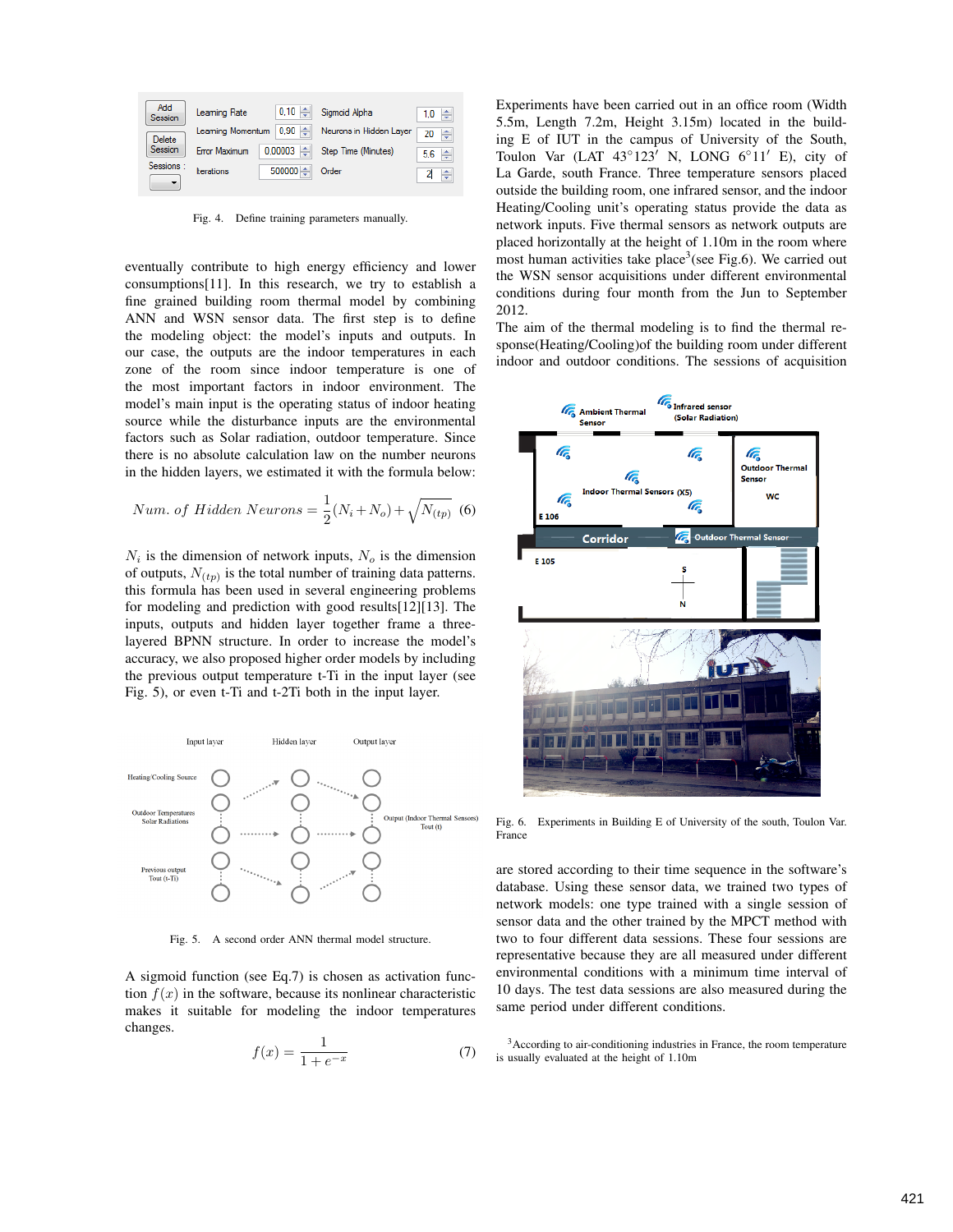#### IV. MODELING RESULTS AND DISCUSSIONS

In order to evaluate the modeling results, an Average Mean Squared Error (AMSE) is calculated as below (see Eq.(7)- (8)). If we consider the model predicted temperature as  $T'$ , the measured temperature as  $T$ , the number of measures as  $n$ ; the Mean Squared Error (MSE) for one output (one sensor) is:

$$
MSE = \frac{1}{n} \sum_{i=2}^{n+1} (T^{'}(i) - T(i))^{2}
$$
 (8)

the AMSE is the average MSE value of all the  $k$  outputs  $(k)$ sensors):

$$
AMSE = \frac{1}{k} \sum_{i=1}^{k} MSE(k)
$$
\n(9)

At first, the thermal model is trained with WSN sensor data from a single session. we compared its predictions errors regarding its training data session and test data session No.1 which is measured under similar outdoor and indoor conditions. The results are presented in Tab.II We repeated similar acquisitions and the modeling results

TABLE II AMSE OF SINGLE PATTERN TRAINED ANN THERMAL MODEL REGARDING TRAINING AND SIMILAR TEST DATA

| Performance Criteria  | <b>AMSE</b> |
|-----------------------|-------------|
| Against Training data | $0.1179$ °C |
| Against Test data     | $0.2142$ °C |

positively supported our assumption in the introduction. It shows that WSN sensor data and ANN together can bring accurate fine grained indoor thermal models. The model characterized the thermal response on different points of a building room; predicted temperature drops is consistent with the real measurement. The model's prediction error was very small compared to the total indoor temperature variation. The results also suggest that the ASME of the single pattern trained model is acceptable when it is applied to similar test data. However, following experiments found that its performance is not so convencing when facing test data which is measured under different indoor and outdoor conditions. We compared the model response regarding its training data session 84 in Fig. 7a, with that regarding test data session 86 in Fig. 7b. The originally measured outputs (multiple sensors) are colored, the model responses are in black.

It is apparent in Fig.7 that a higher model prediction error is presented when applying the model to testing data measured under different conditions. The main reason, as explained in introduction, is that the single session of WSN acquisition as training data contains limited information, so the trained network model cannot cover the whole phenomena.

The modeling results using MPCT method are presented below in Fig. 8. Session 84 is one of the three training



a. Single pattern trained model response (black) regarding its training data (colored)



b. Single pattern trained model response (black) regarding measured test data (colored)

Fig. 7. Model trained with single pattern

sessions used for this MPCT model while session 86 is a test data session which is not used in training the model. The originally measured outputs (multiple sensors) are colored, the model responses are in black.

We found that models using Pattern Cross training Method have much lower prediction errors regarding test data. The reason is that with MPCT method, the trained model can merge knowledge from different training sources, understand and cover a wider system behaviors, thus, its generalization performance outperformed the model trained with single session.

Another particular argument for using the MPCT method should also be discussed here. Based on the back-propagation algorithm, the MPCT method was used in successive training epochs while alternating between the separated data sessions. For each epoch, the neural network tends to adapt the model for the present data session. Thus, by changing the input data session, the convergence direction changes too. In this way, the presence of local minima can probably be avoided.

More experiments allowed us to further compare their different modeling results in Tab.III. Trn pattern refers to the training data pattern while Tst Pattern refers to Test data pattern. These experiments confirm again that models trained with the MPCT method have lower prediction error on differ-